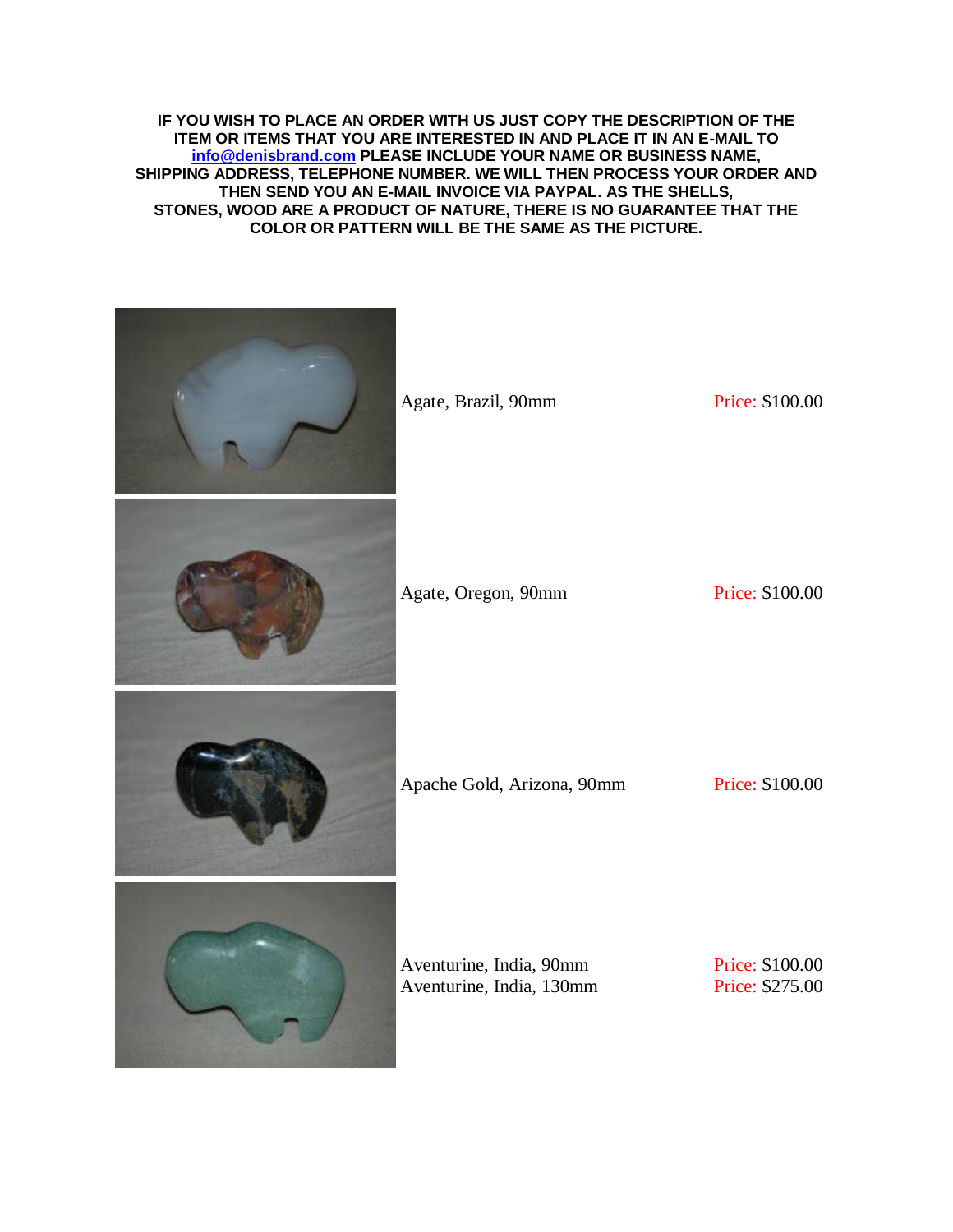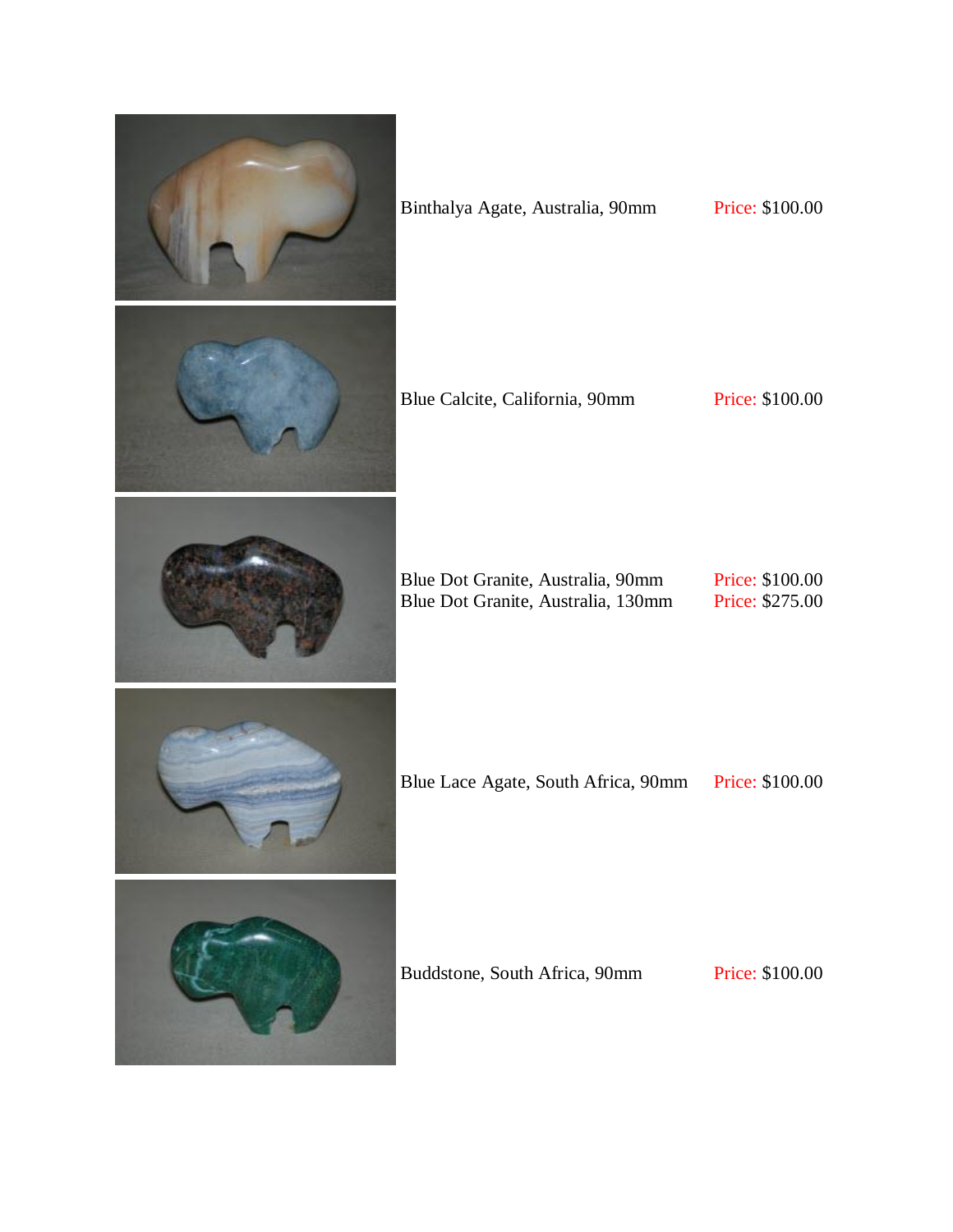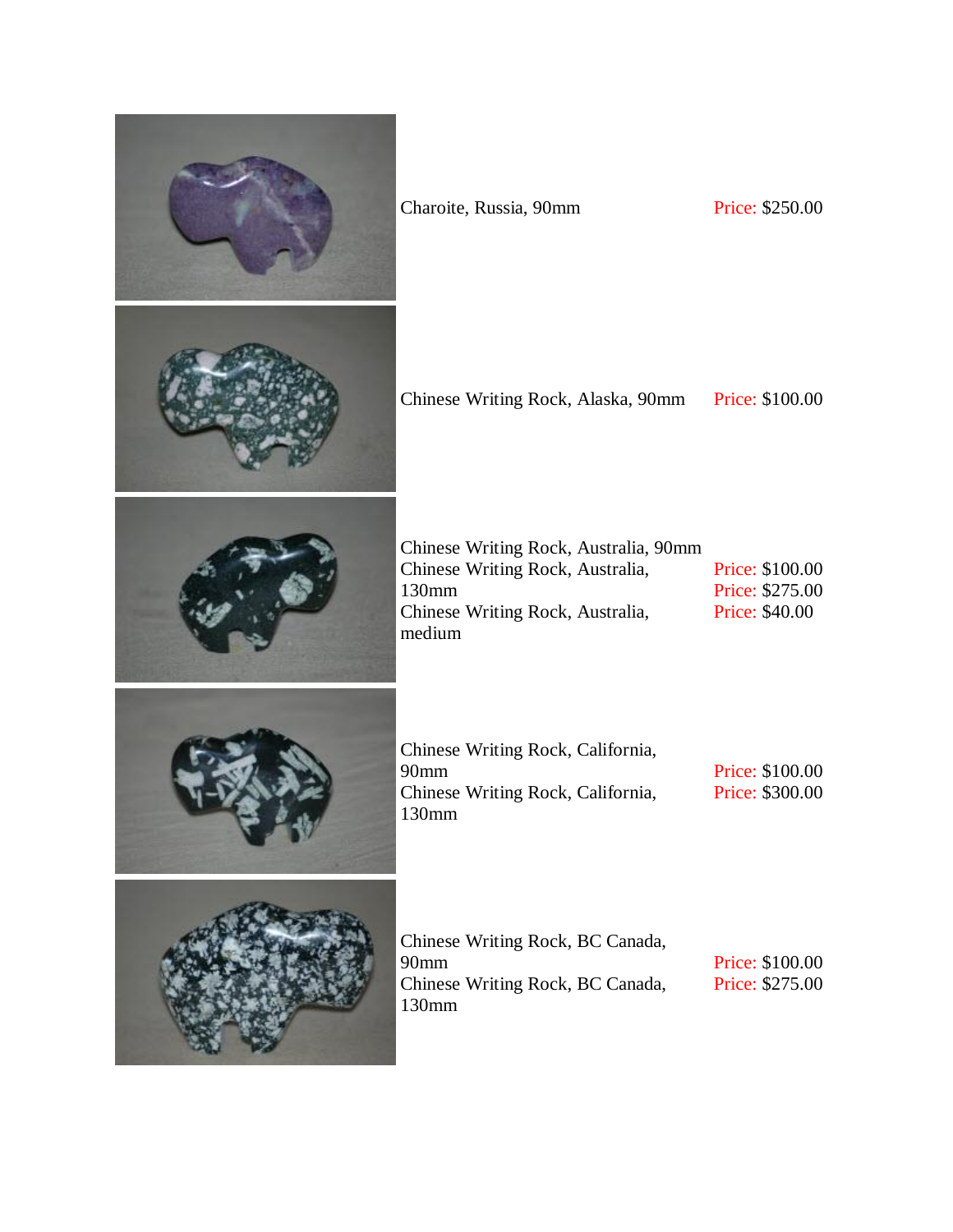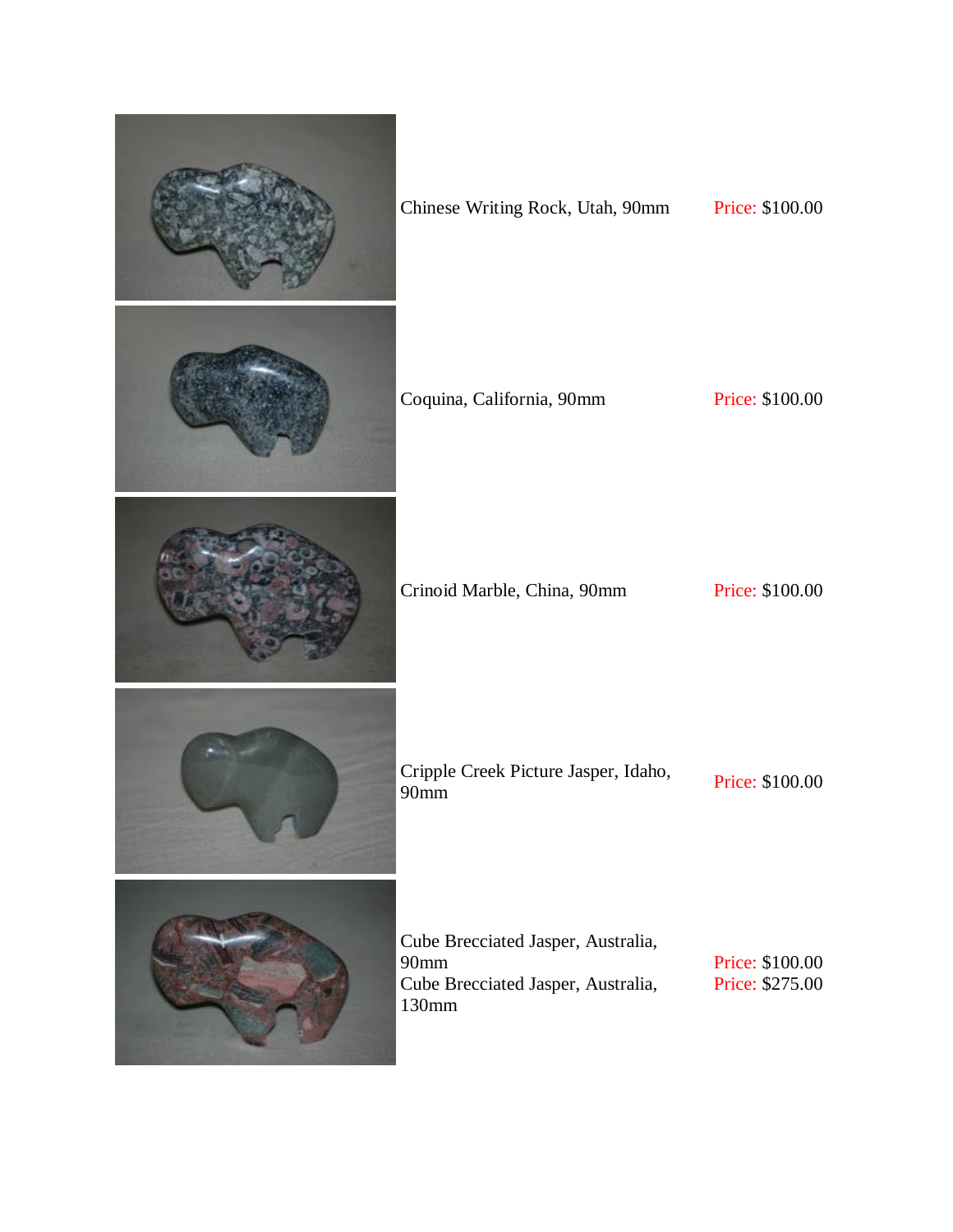

Dalmatian Stone, Mexico, 90mm Dalmatian Stone, Mexico, 130mm Price: \$100.00 Price: \$275.00

Discovery Stone, 12" Discovery Stone, 9" Discovery Stone, 130mm Discovery Stone, 90mm Discovery Stone, Large Discovery Stone, medium Price: \$1,800.00 Price: \$900.00 Price: \$275.00 Price: \$100.00 Price: \$50.00 Price: \$40.00

Dolomite, Michigan, 90mm Dolomite, Michigan, 130mm

Price: \$60.00 Price: \$175.00

Epidote, Mexico, 90mm Price: \$75.00

Eudialyte, Alaska, 90mm Price: \$250.00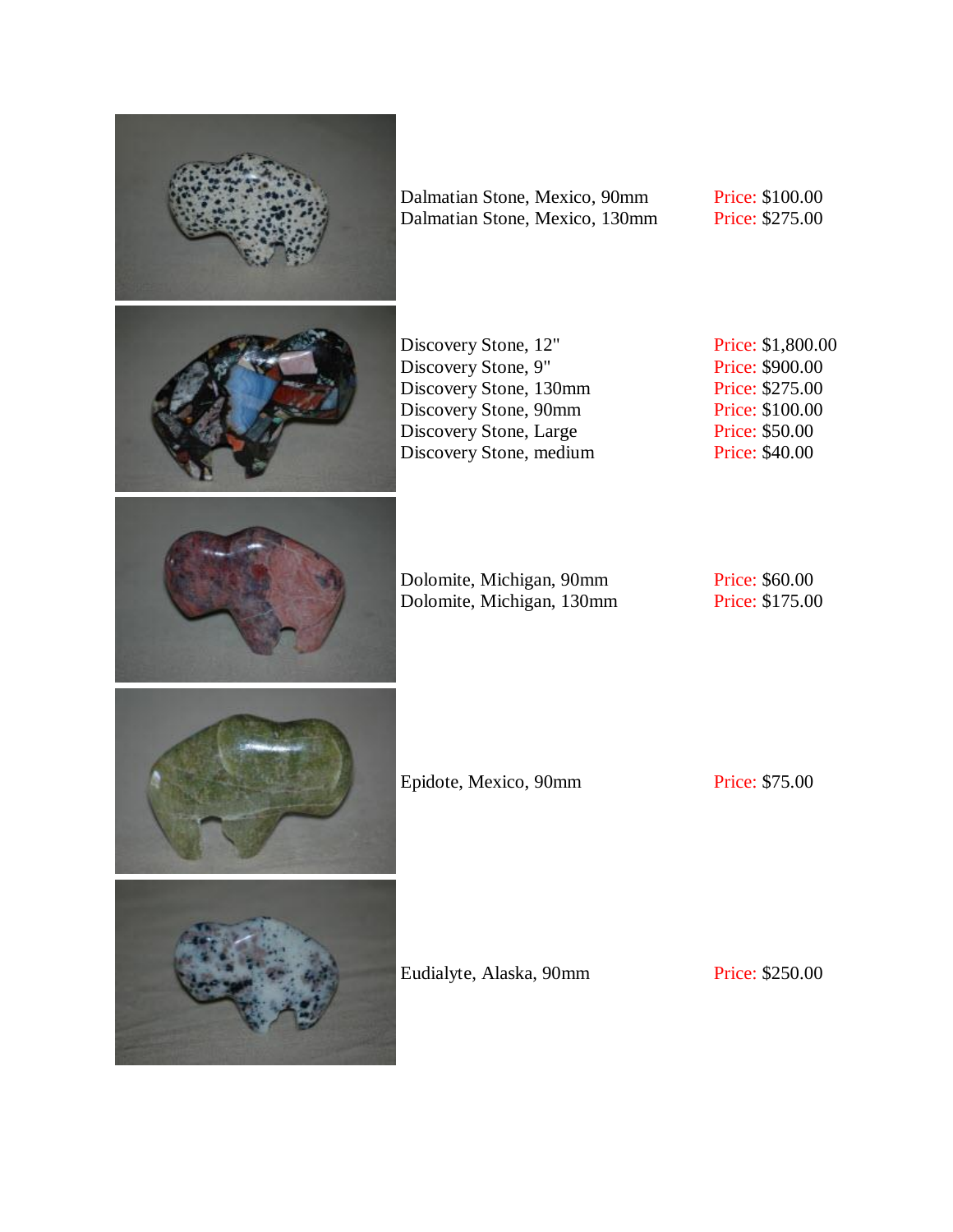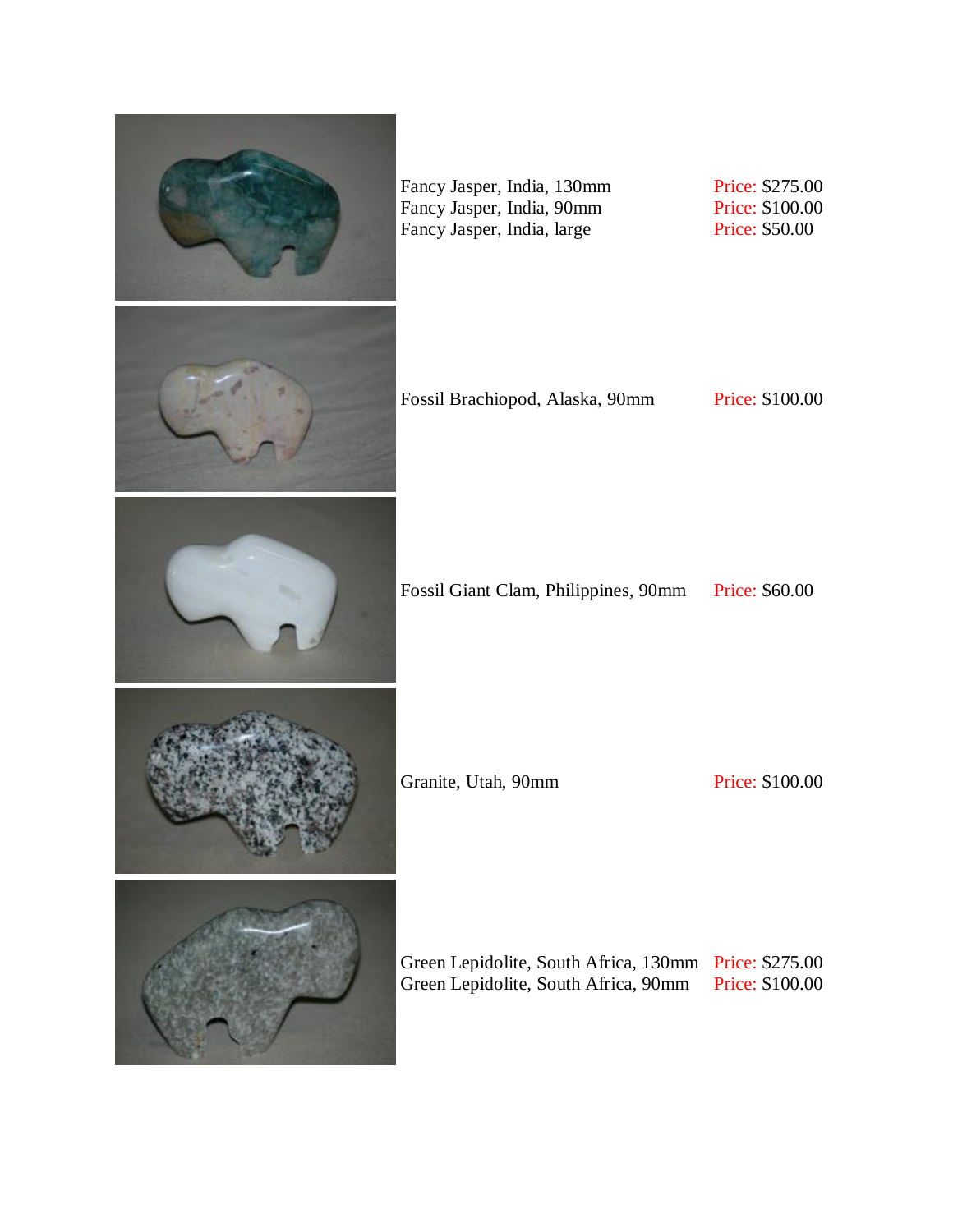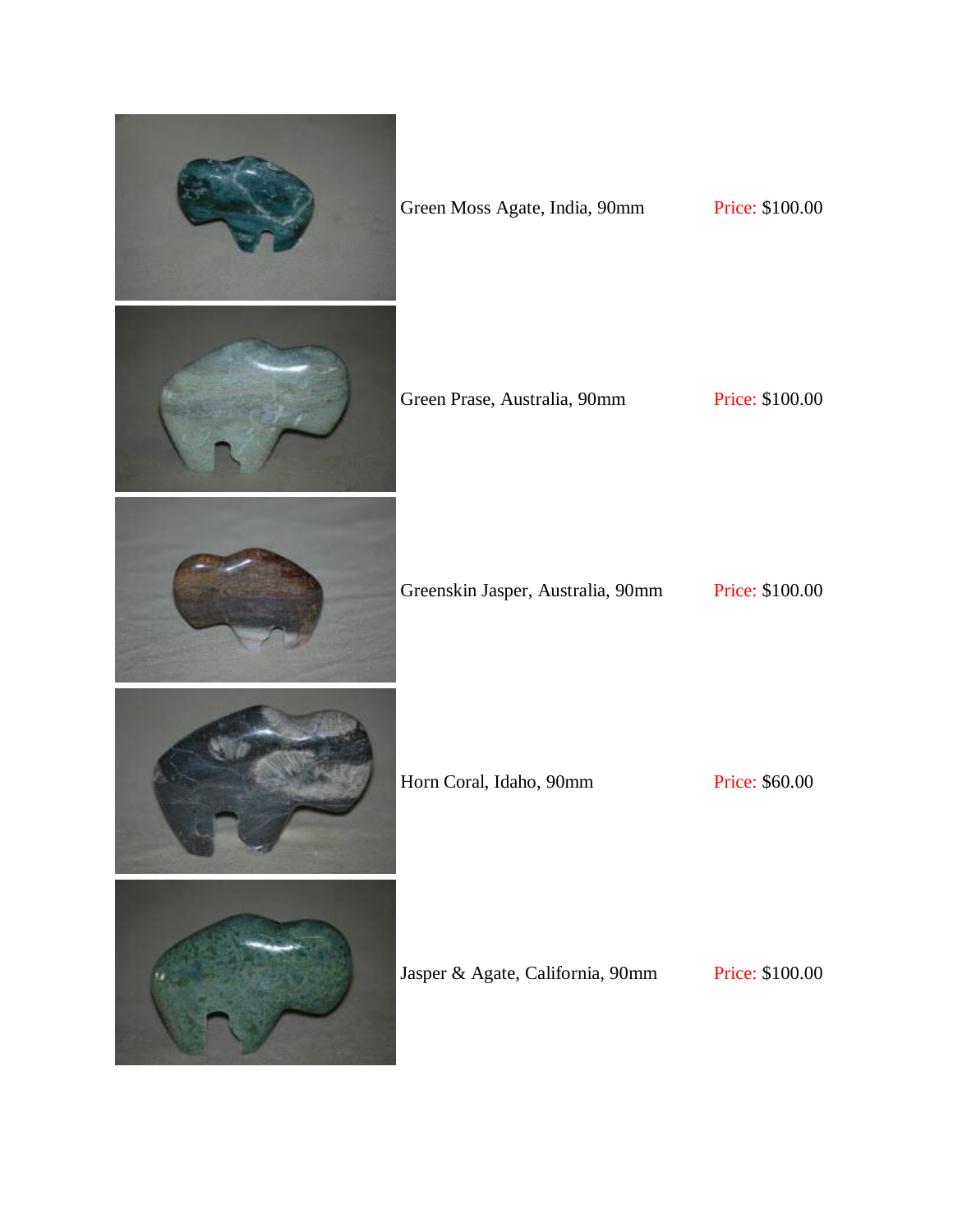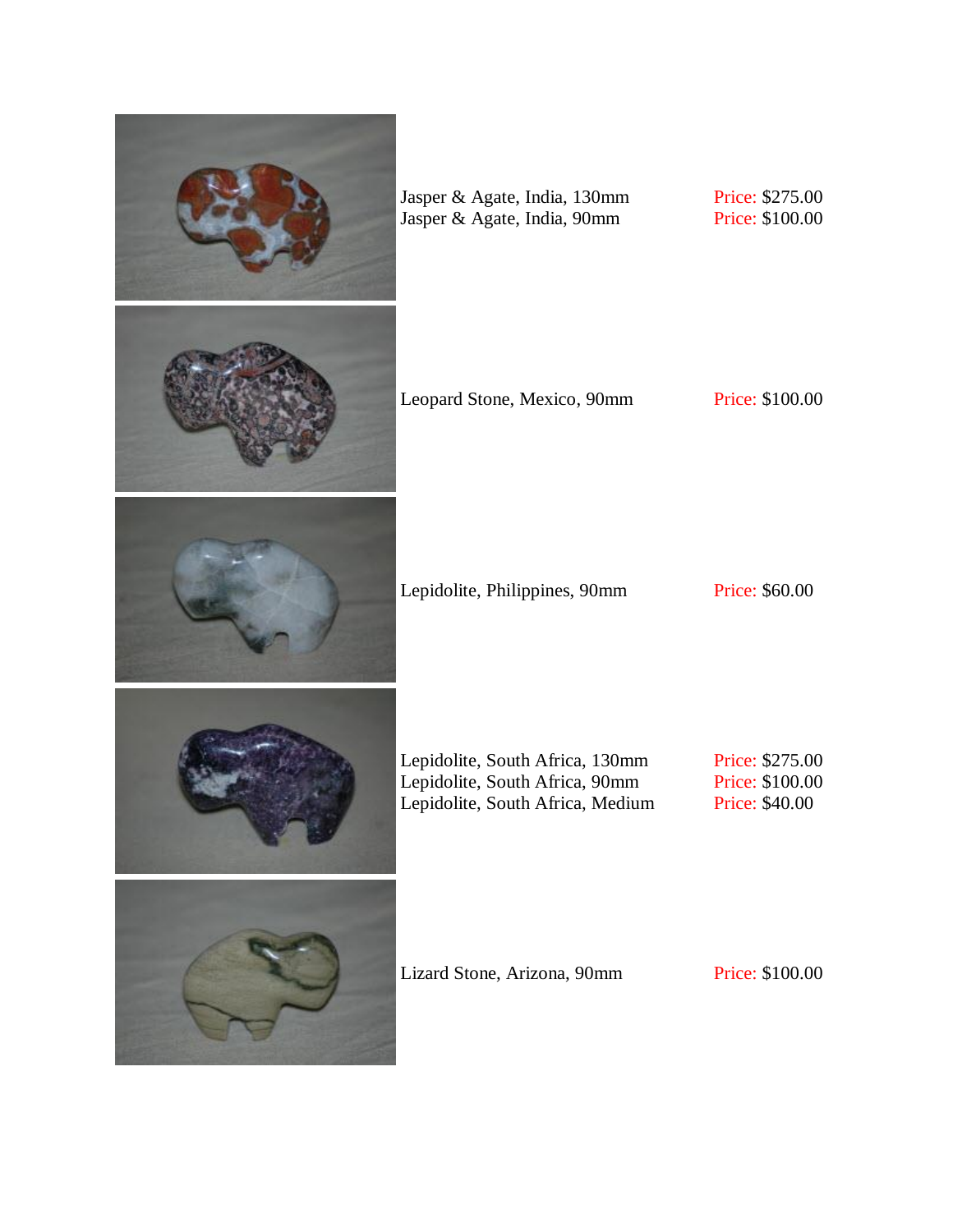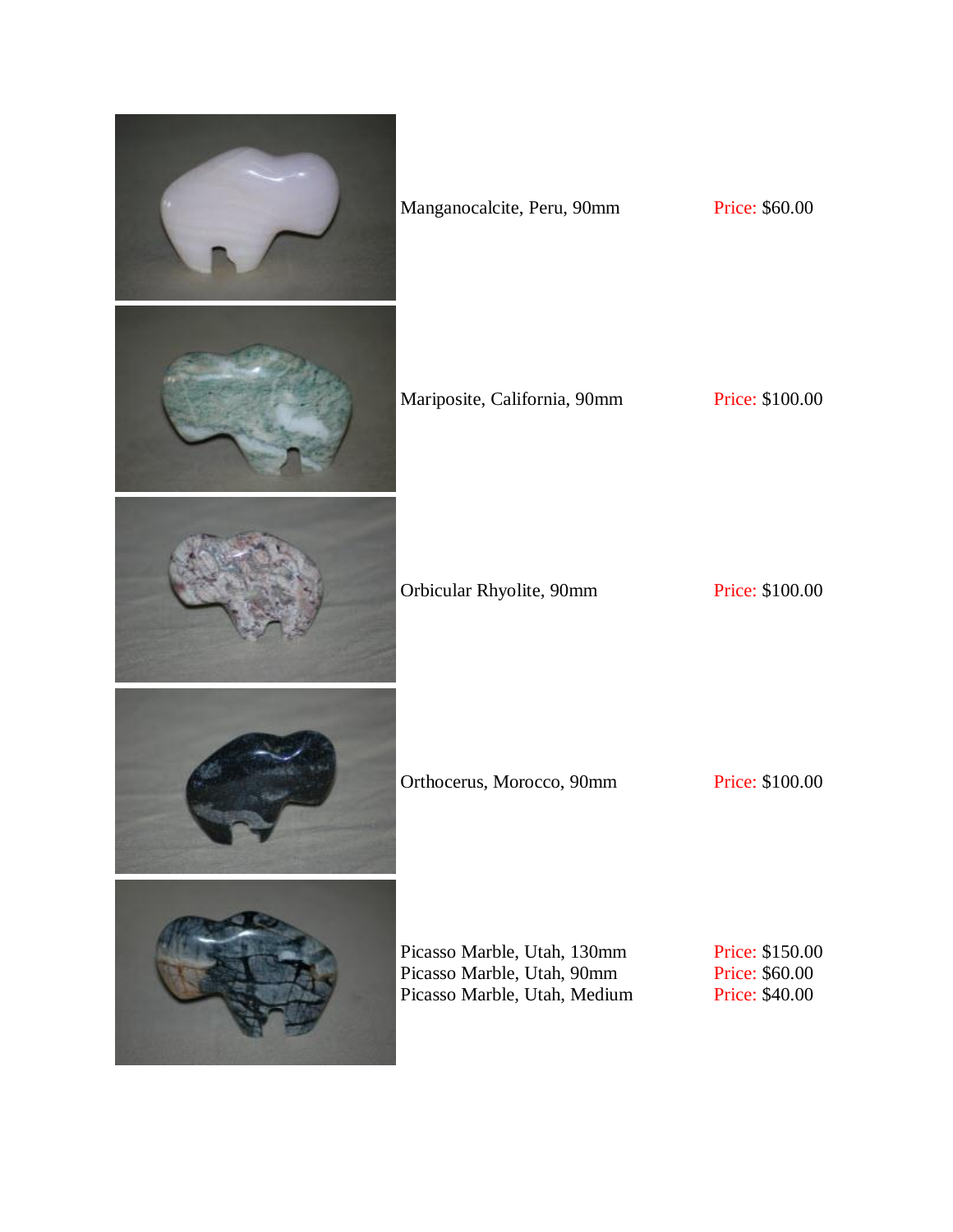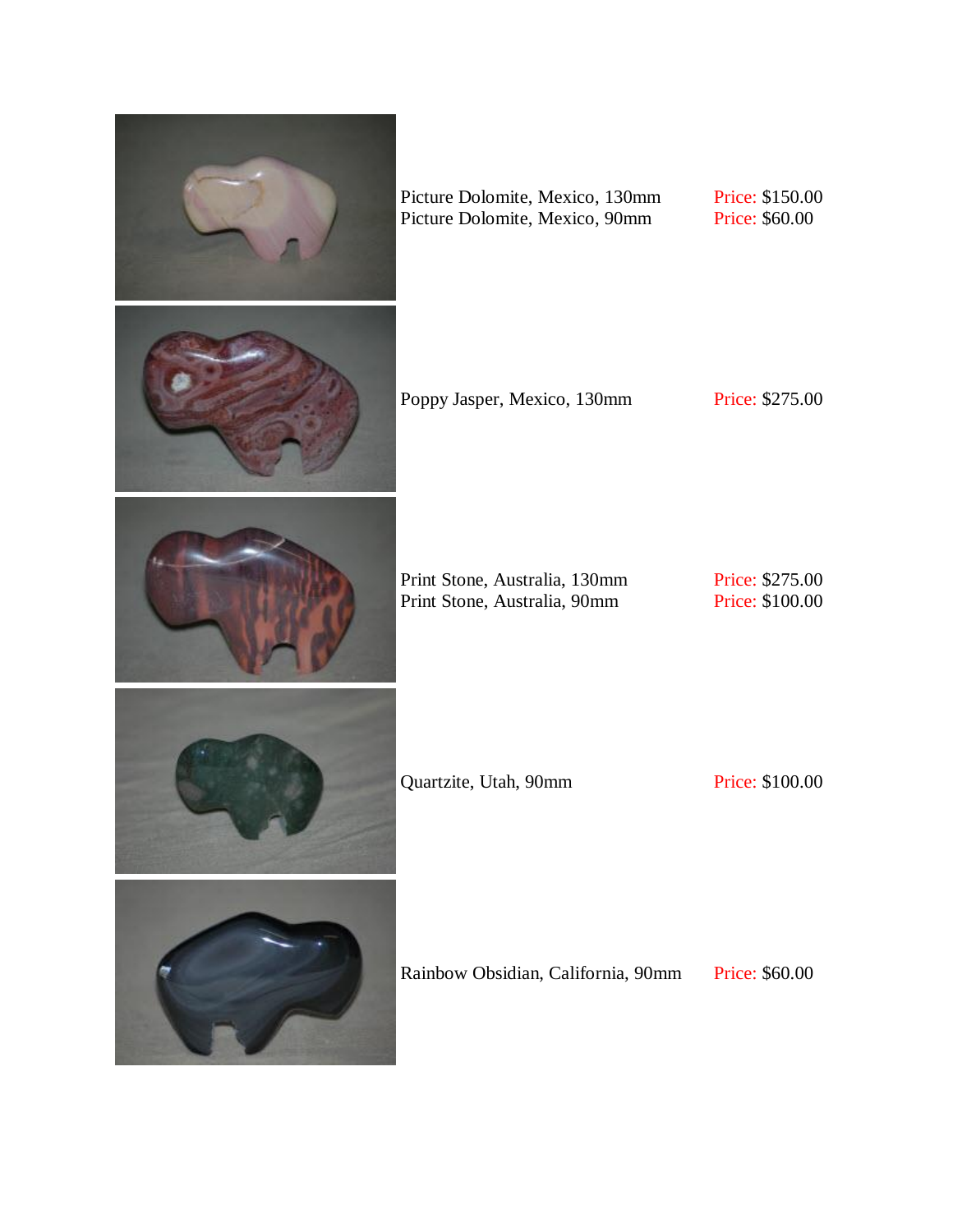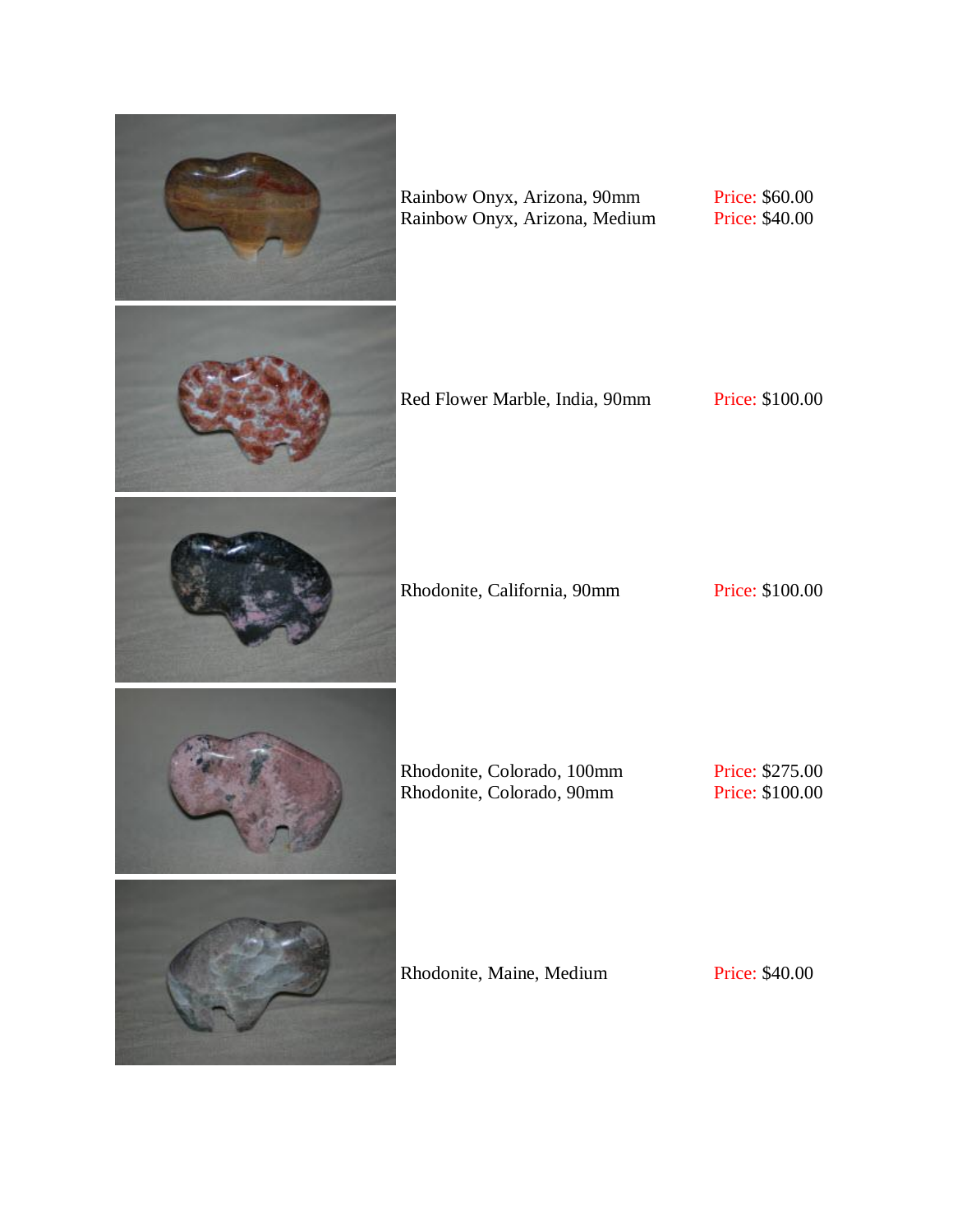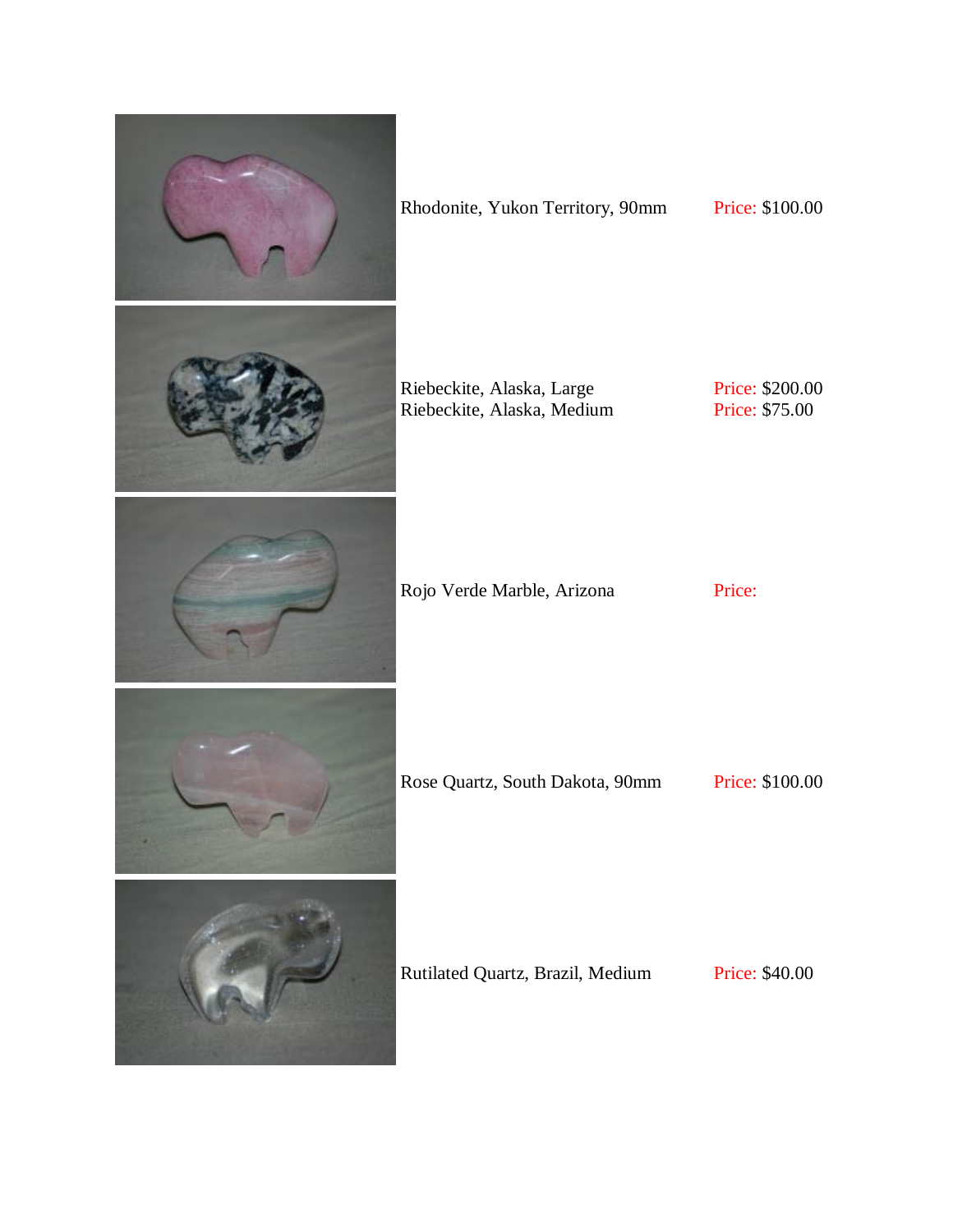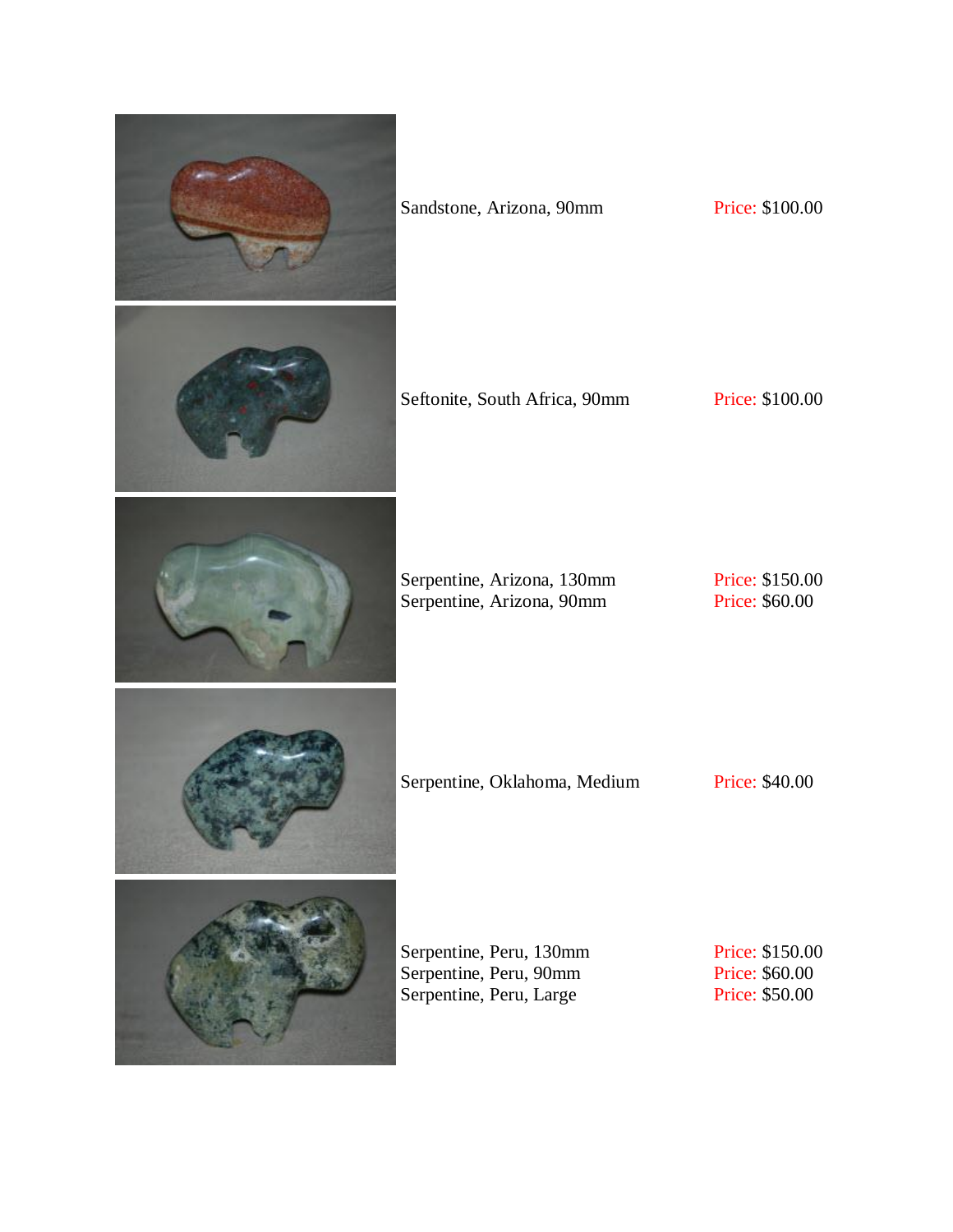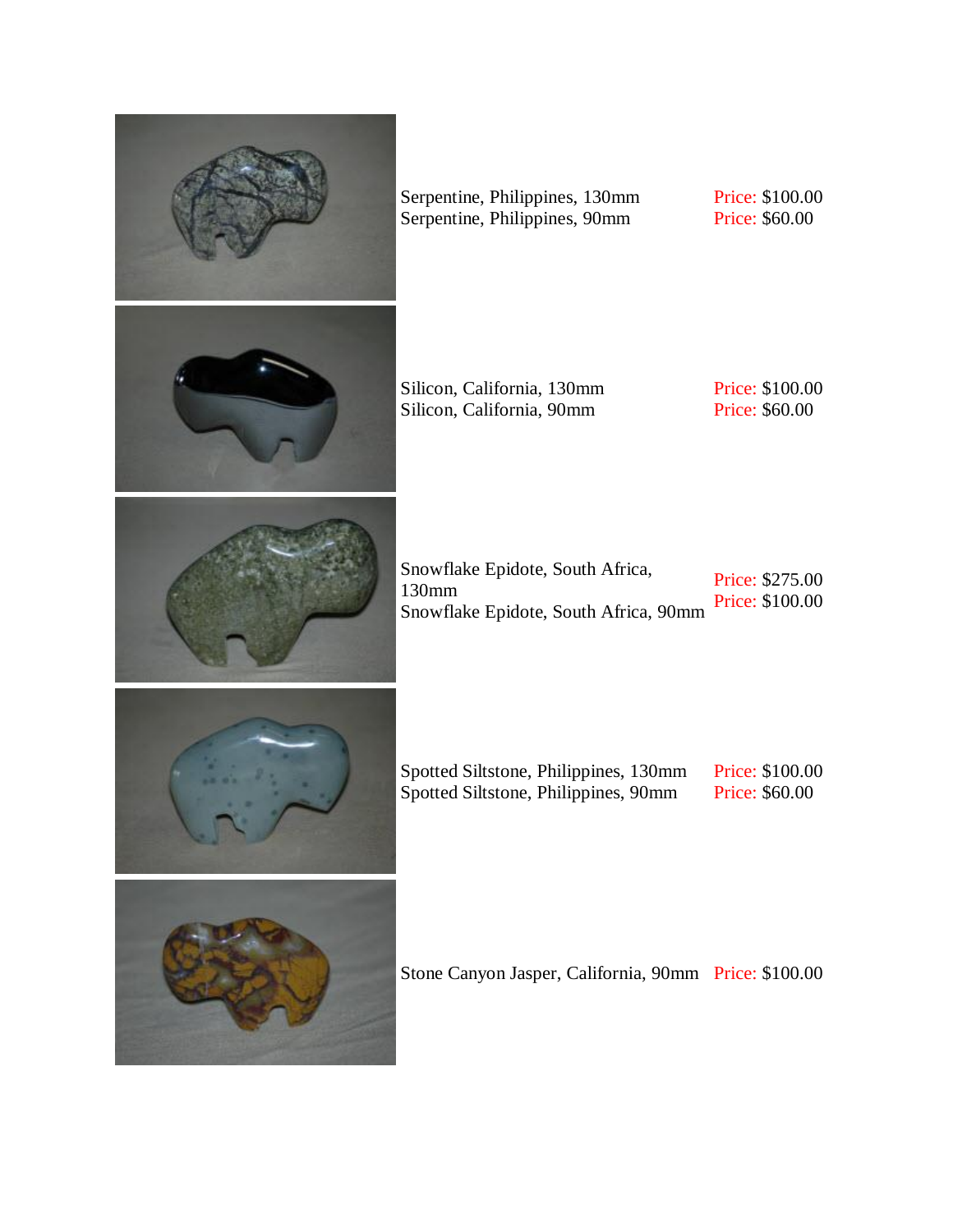